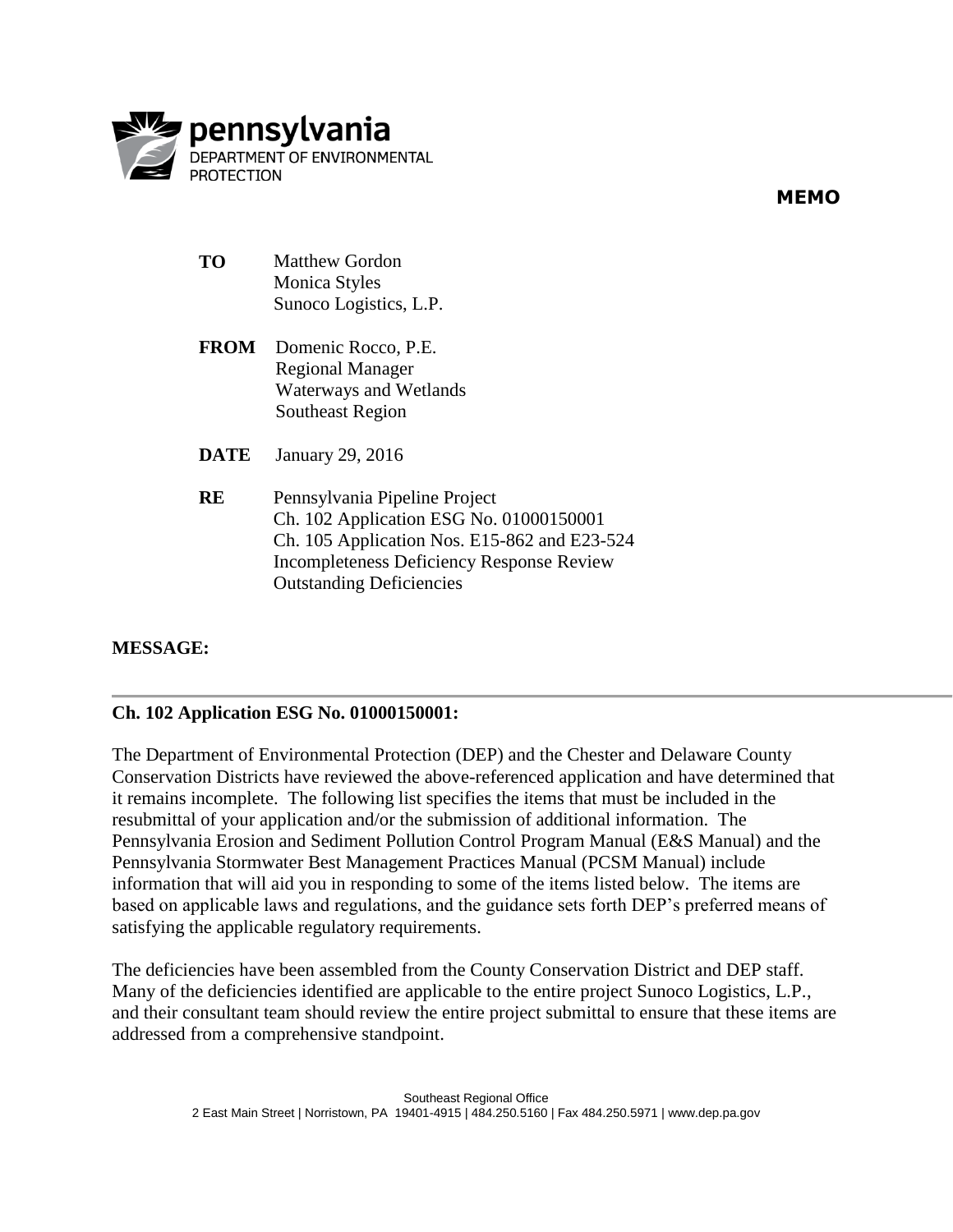#### **Previous Comments which remain:**

- 1. Comment No. 2 Worksheet 1 could not be found within the Construction Spread dated December 2015. [102.4 & 102.11]
- 2. Comment No. 10 The NOI, Section F still indicates 1,008 acres treated for the Exton Junction site. Please revise. [102.8]
- 3. Comment No. 15 Tetra Tech response still indicates that all disturbed areas will be returned to meadow excluding existing and proposed impervious features. Portions of this project are going through residential areas where lawns exist; this should be addressed. Most landowners will not agree to allow their lawns to be converted to meadow. Additionally, it was found that in the Act 167 Stormwater Consistency Verification Report for Chester County past and present land uses are labeled as agricultural and forest land. Much of the ROW is through residential areas too and this should be properly addressed. [102.8]

#### **New Comments – including comments resulting from newly submitted information:**

- 4. As a general comment, we recommend the consultants for this project in their response letters cite specific locations within narratives and plan pages along with highlighting and/or tabbing narrative and plan pages where additional information has been provided or revisions were made. [102.4, 102.5 & 102.8]
- 5. In the E&S Narrative for the pump station (because it is a separate narrative), the reference is to a constructed filter on page 3-2 as a permanent control/filter but then it does not appear in the PCSM Narrative and it is not labeled on the drawings. [102.4]
- 6. In Section F, Question 3 of the Notice of Intent (NOI) for the Baldwin Run/Twin Oaks calculations, they have compost filter sock checked as a PCSM BMP, but I do not see any on the PCSM Plan, just on the E&S Plans. [102.4, 102.5 & 102.8]
- 7. Also on drawing/sheet 6, construction details are provided for Swales A and B but I can only locate Swale A on the plans. Also, calculations for the swale in the E&S narrative or the PCSM Narrative could not be found. [102.4, 102.5 & 102.8]
- 8. In the construction sequence installation for a 24" compost filter sock is listed to act as a sediment trap. A detail is provided for this trap on the drawings as well. However, the trap is not shown on the E&S Plans itself and no calculations are provided for the trap. [102.4]
- 9. A decrease in peak rate is reflected in the summary table for each block valve in the NOI for the ESCGP-2. It is uncertain how there is a decrease in peak rate from the 10 to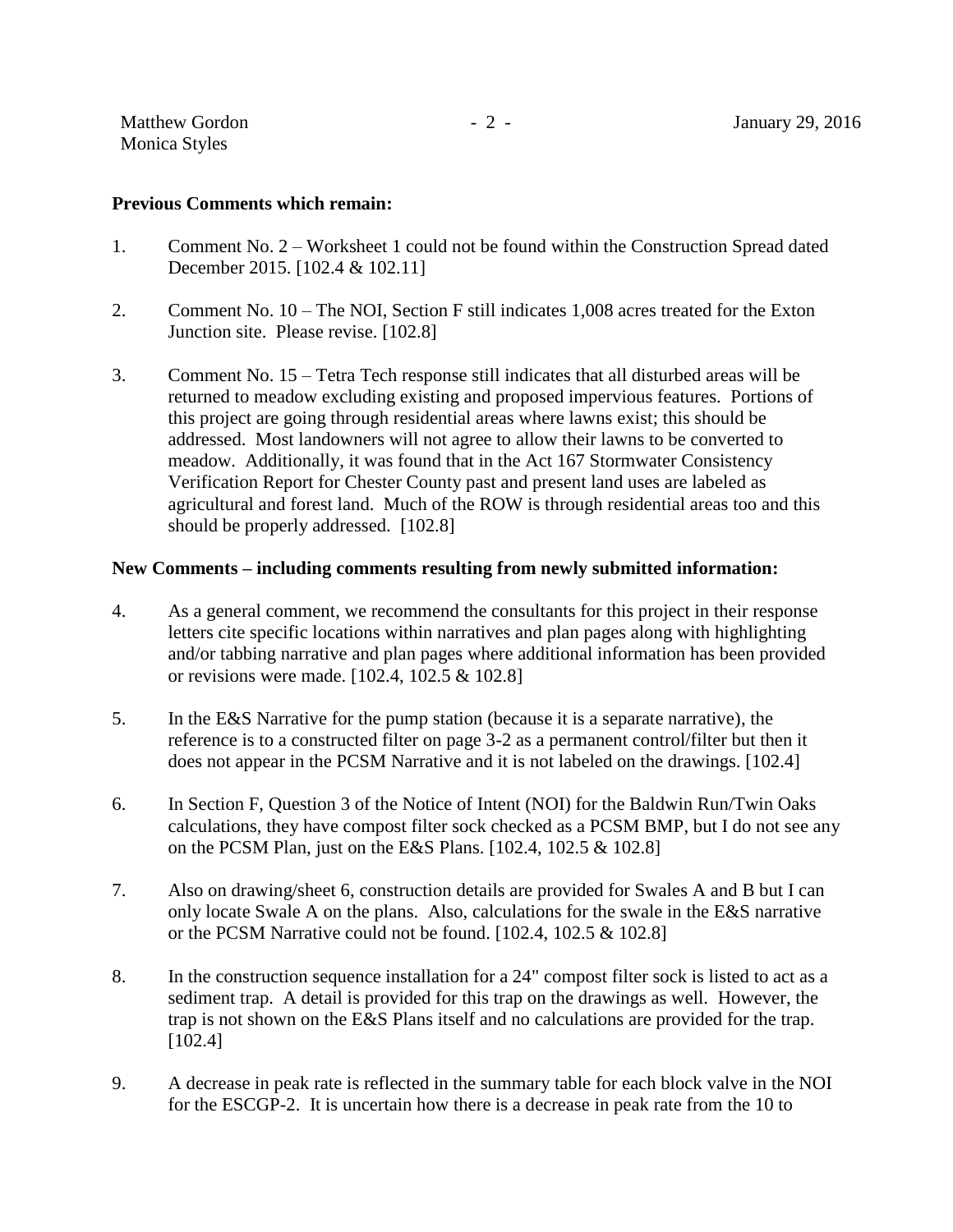100-year storm events when there is an increase in impervious cover. Please expand the reasoning and/or justification in the PCSM Narrative. This should include references to the peak rate analyses and calculations.  $[102.8(g)]$ 

- 10. Please update the PCSM Plan drawing for the basin associated with the Twin Oaks Pump Station to reflect that the basin is to function as an infiltration basin and a detention basin as described in the PCSM Narrative. Please complete Chart 5B for this infiltration/detention basin at the Twin Oaks Pump Station. A copy of Chart 5B is enclosed for your use. [102.8]
- 11. There is a concern with the proposed depth of the detention basin at the Twin Oaks Pump Station due to its close proximity to the unnamed tributary and adjacent wetlands. It seems that the detention basin bottom will be lower in elevation than the existing tributary and adjacent wetlands. The concern is that the water from the stream and wetlands has the potential to move laterally into the basin – this lateral movement could have an adverse impact on the unnamed tributary and adjacent wetlands. Please provide justification or engineering controls so that this lateral movement is prevented.
- 12. We did not receive Appendices C, D, or G which are referenced in the Twin Oaks Pump Station narrative.
- 13. Please include the following items for the Twin Oaks Pump Station [102.8(g)]:
	- a. Summary Table for the following:
		- i. volume management (pre vs. post-development increase in runoff volume from the 2-year/24-hour storm)
		- ii. water quality (pre vs. post-development increase in runoff volume from the 2-year/24-hour storm)
		- iii. peak rate control (pre vs. post-development 2 through 100-year/24-hour storm)
	- b. Worksheets 1─5, and 10 (including the soil amendments and the basin)
	- c. Runoff volume calculation from the 2-year/24-hour storm event to the basin
	- d. Infiltration test data and soil evaluation for the basin
	- e. Infiltration test locations and recommended infiltration rate (recommended by a licensed professional) on the PCSM Plan drawing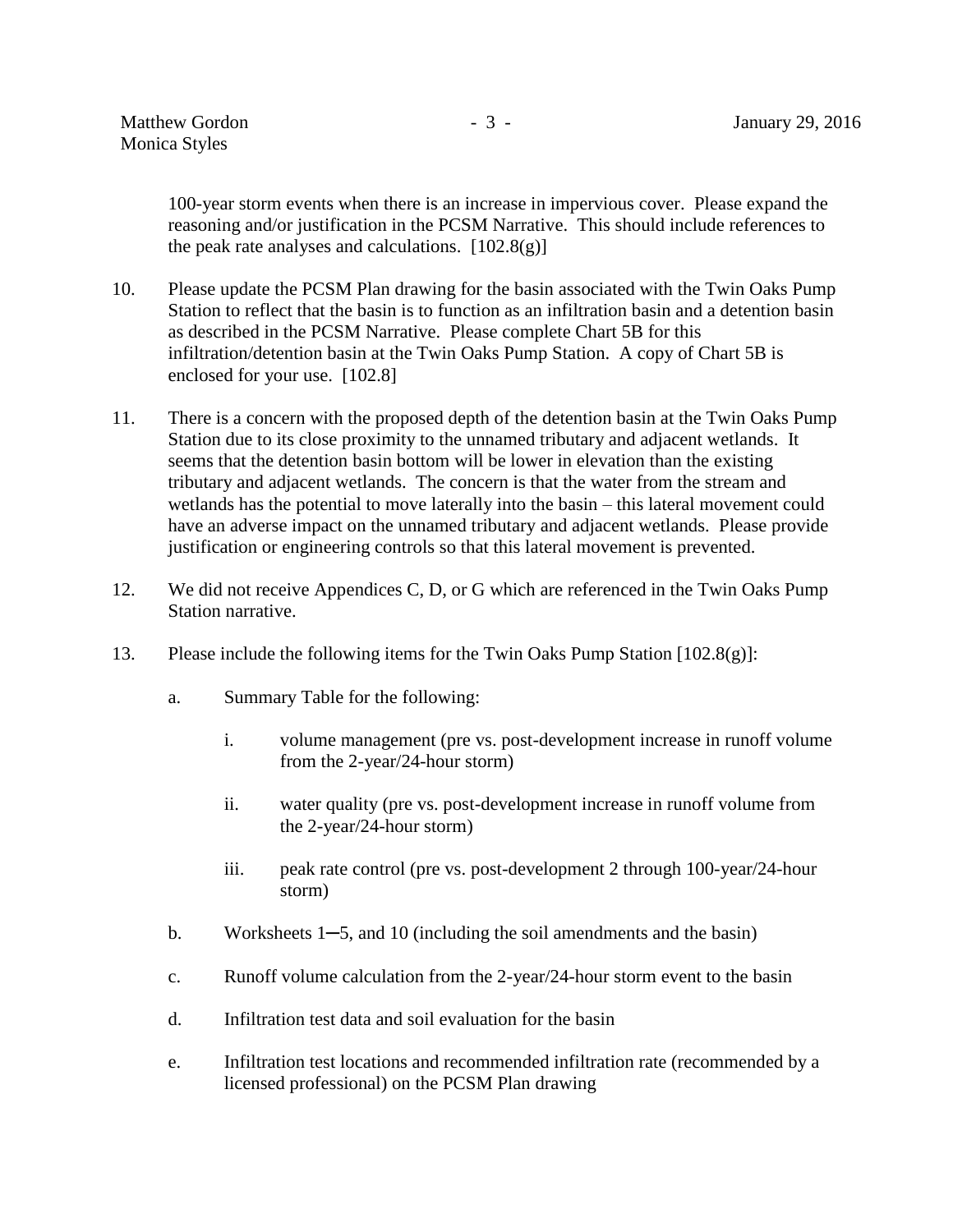| <b>Matthew Gordon</b> |  |
|-----------------------|--|
| <b>Monica Styles</b>  |  |

- f. Volume of infiltration based on the 2-year runoff volume to the basin and infiltration rate within 24─72 hours
- 14. A separate Worksheet 4 was found for each Block Valve area in Chester and Delaware Counties. It is difficult to verify these Worksheets (WS No. 4) without drainage areas for Worksheet 4 and the limits of the proposed gravel and the proposed meadow areas on the PCSM Plan drawings. Please add the drainage area for each block valve and the areas of the different cover types as hatching or shading. Each area on the PCSM Plan drawing should be labeled with their respective area in square feet. [102.8]
- 15. The summary table on page 24 of the narrative does not include Site B for the Block Valve(s). Please update this summary table.
- 16. The impervious areas listed in the summary tables in the NOI of the ESCGP-2 are not consistent with the gravel areas listed in the Worksheet 4 for the block valves. Please correct so that these are consistent.
- 17. Please update the PCSM Plan drawings for the proposed infiltration berms at the Block Valves with the following  $[102.8(g)]$ :
	- a. Drainage area to each proposed infiltration berm with drainage area labeled with square feet.
	- b. Different cover types should be labeled within each drainage area to be used for runoff volume calculation.
	- c. Runoff volume calculation from the 2-year/24-hour storm event to each berm.
	- d. Surface area of the runoff volume from the 2-year/24-hour storm event collected by each berm (show the limits of the surface area and label with square feet) (this will be the area of infiltration above the berm) (this area is part of the BMP and should be protected and maintained).
	- e. Infiltration test locations and recommended infiltration rate at each berm location (recommended by a licensed professional).
- 18. Please update the PCSM and E&S Plan drawings with the following [102.4 and 102.8]:
	- a. Show proposed contours for each proposed infiltration berm.
	- b. Add top of berm elevation for each proposed infiltration berm.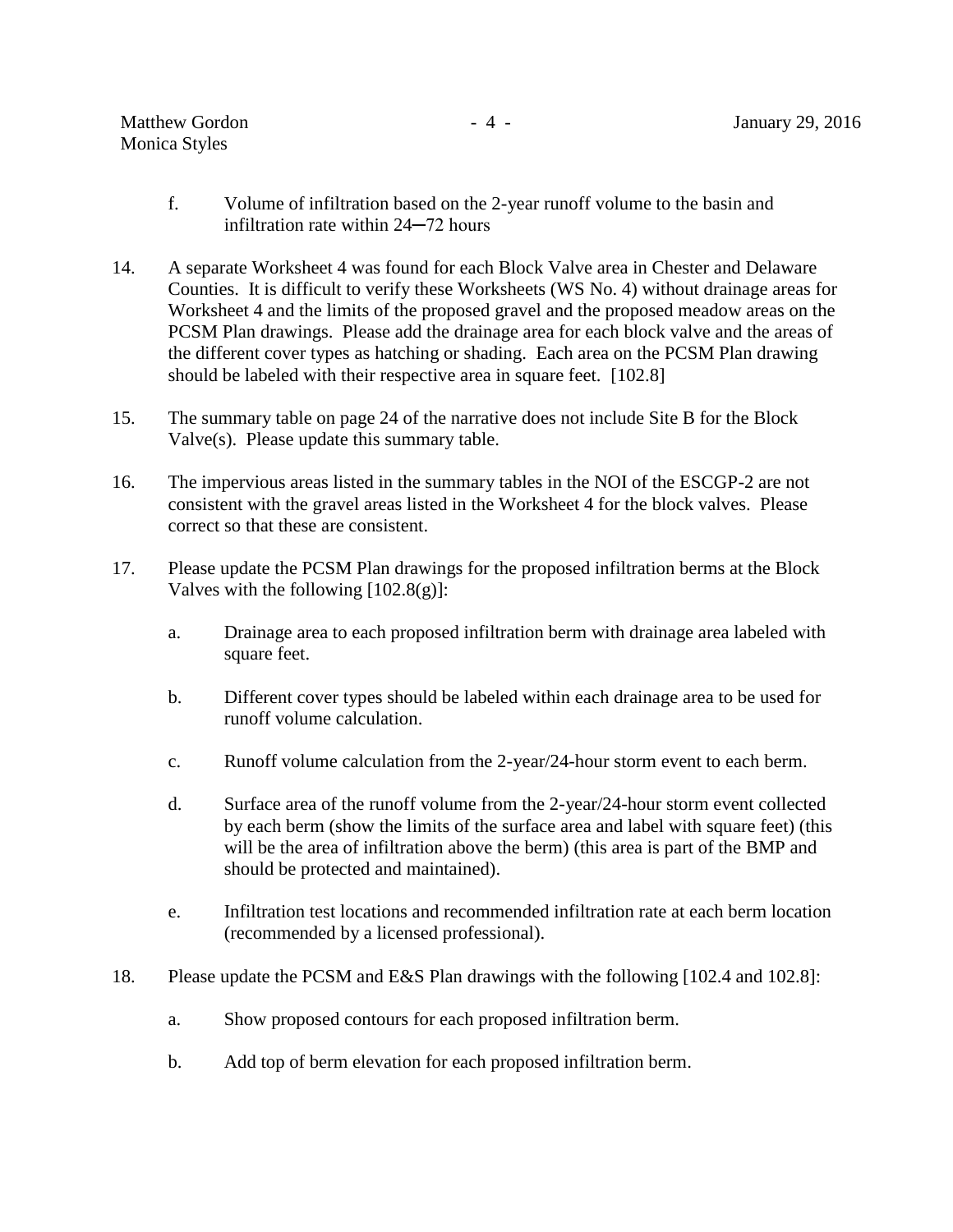19. On the E&S Plan drawings, there are large areas of disturbance areas beyond the limits of the pipeline. Please label these areas with what is intended, such as construction staging areas, pipe lay down areas, proposed pump station, etc. If there is proposed earth disturbance in these areas, these earth disturbance activities should be depicted with limits and specified on these E&S Plan drawings, such as strip topsoil, grading (with proposed contouring), stone placement (with depth and gradation of stone specified), etc. [102.4]

## **Chapter 105 Applications Nos E15-862 and E23-524**

The original comment has been included below verbatim, followed by SPLP's response in RED and DEP's response in GREEN.

1. Note 1 on the wetland impact table indicates that all wetlands listed will have temporary road crossings. Revise the wetland impact tables to indicate which resources will also require temporary road crossings and also quantify those temporary impacts. This includes temporary road crossings after the pipes are installed. A total number of temporary road crossings should also be provided. *[25 Pa. Code Sections 105.13(e)(1)(iii) and 105.15(a) and Environmental Assessment Form]*

# **SPLP Response:**

All the crossings requiring a temporary road crossing are called out on the revised Aquatic Resource Impact tables located in Attachment B. They are totaled at the end of each table. All open cut crossings will require the bridge or temporary matting to be left in after the pipe is installed to facilitate restoration.

## **DEP Response:**

No change has been made to the table except for the addition of Wetlands C38 & C40, and the removal of C44  $&$  C79. Note 1 indicates that all wetland crossings except HDD will require temporary road crossings. **Where are the temporary road crossings (using wetland matting) tabulated?**

Note 6 indicates that there will be additional temporary workspaces and temporary access roads associated with operation and maintenance and that these additional impacts are not included in the tabulation of the Temporary Disturbance. **Are these permanent impacts? Where are they tabulated?**

2. Revise the impacts table to specify the linear footage for both temporary and permanent stream impacts. *[25 Pa. Code Sections 105.13(e)(1)(iii) and 105.15(a) and Environmental Assessment Form]*

## **SPLP Response:**

Aquatic Resource Impact tables located in Attachment B have been revised to reflect these linear footages.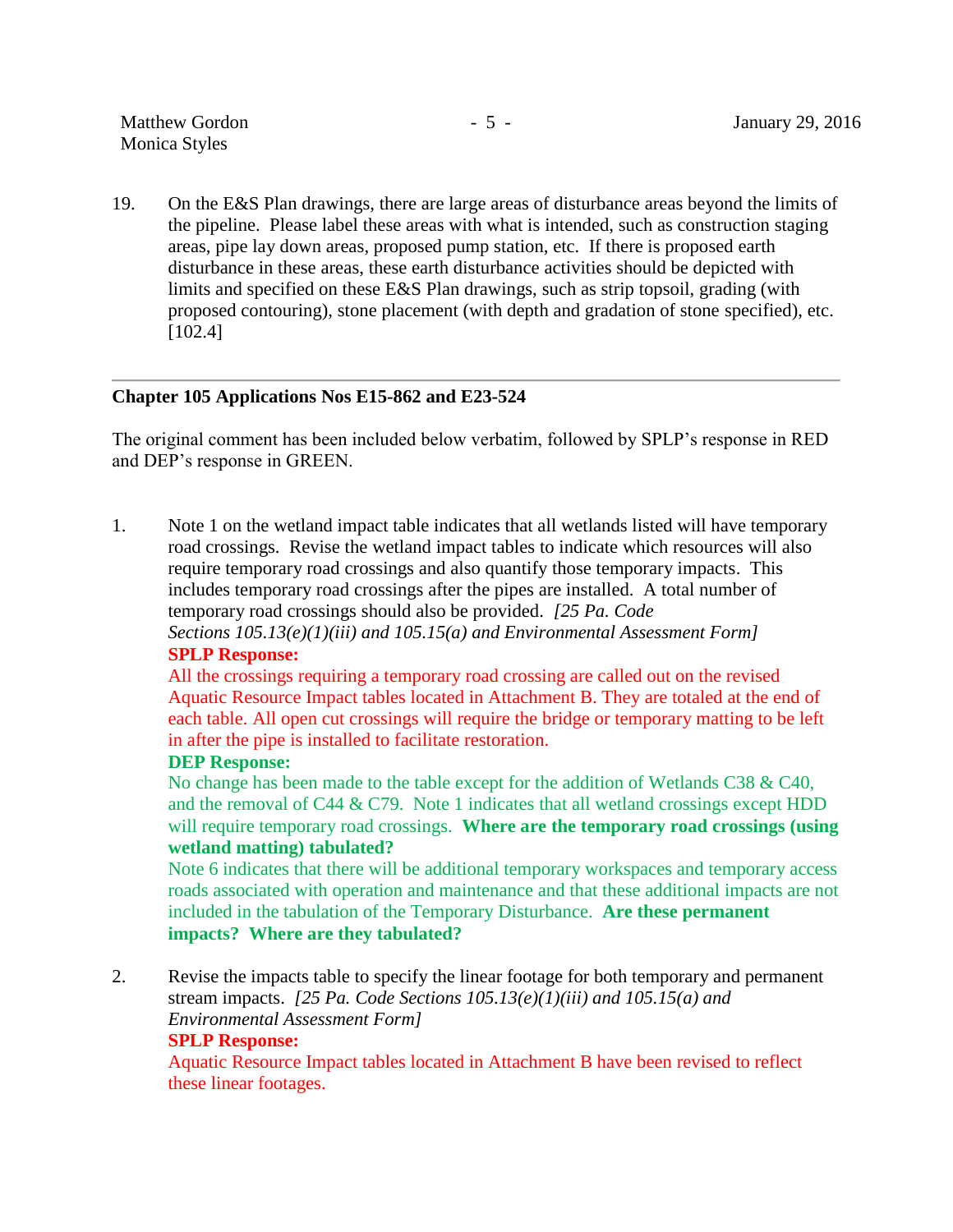# **DEP Response:**

We are asking you to specify ALL of the temporary and permanent impacts, this includes the rows indicated as having "Open Cut Floodway/Temp Crossing or Road.

3. Revise the plans to include: existing and proposed contours, the existing pipeline permanent ROW, existing pipelines and other utility lines in the vicinity of the project, proposed and existing ROW boundaries along proposed HDD and Bore paths, and lots (show property lines and names of adjoining property owners). *[25 Pa. Code Sections 105.13(e)(1)(i)(B), 105.13(e)(1)(i)(C), and 105.301(2) and Document No. 3930- PM-WM0036, III., Section F., h., (1), (b)]*

## **SPLP Response:**

The site plans have been revised to include existing contours. The proposed contours will be restored and therefore are the same. We have placed SPLP's existing 8-inch pipeline alignment on the site plans. In regards to depicting the easement associated with the 8 inch line, the original easement from the 1930's was a blanket easement with no specified ROW width, therefore there is no legal bounds to that easement. We now depict foreign utility lines in the vicinity of the project areas and the proposed easement is depicted across bores and HDDs. A full set of revised site plans is provided in Attachment C. Property owner information is also displayed, however is coded and linked to a table listing that is also provided in Attachment C.

#### **DEP Response:** OK

4. Provide a site-specific cross section for each proposed HDD and bore crossings impacting waters of the Commonwealth. The cross sections must include wetland boundaries. *[25 Pa. Code Sections 105.13(e)(1)(i)(G) and 105.301(5)]* **SPLP Response:**

Site-specific cross sections of the HDDs were provided in Attachment 7 of the application. However, at this time SPLP would like to take the opportunity to update the application with revised HDD drawings. SPLP has prepared a drawing for the proposed 20 inch line and the 16 inch line. Those updated drawings are included in Attachment D.

Only one bore crosses under aquatic resources in Chester County. This drawing is provided in Attachment D. All of the drawings depict the wetland boundaries.

No bores cross under aquatic resources in Delaware County. **DEP Response: OK** 

5. Revise the provided HDD cross sections, or provide separate cross sections, to clearly depict at a sufficient scale the existing and proposed stream bed and banks. *[25 Pa. Code Sections 105.13(e)(1)(i)(G) and 105.301(5)]*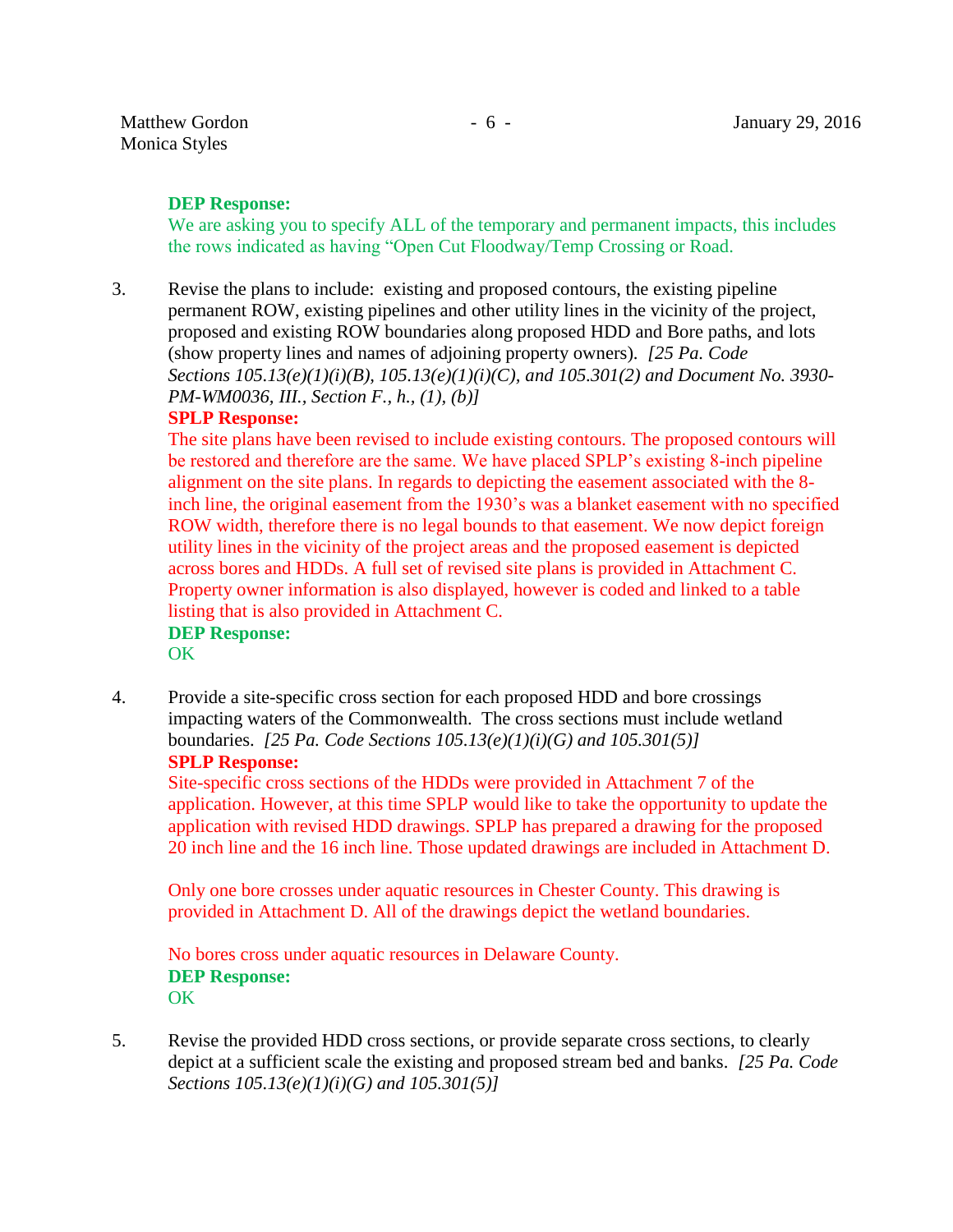## **SPLP Response:**

Construction ready HDD drawings were provided in Attachment 7 of the application and a revised submission of those drawings is included herein as Attachment D. Horizontal directional drilling is designed to avoid impacts to the aquatic resources that are located above the drilled area. Therefore, there are no proposed changes to the stream bed or banks. The top of the pipe will be located deep enough to provide 3 feet of cover per Sunoco and PADEP regulations. The HDD drawings provided include a detailed plan and profile of the HDD including the demarcation of stream and wetlands crossings along with the depth of the pipe from the surface elevation.

## **DEP Response:**

The drawings provided in Attachment D are labeled "Not for Construction, Issued for Permit Only"

6. Provide cross sections for the proposed wetland crossings which depict existing and proposed conditions and structures. In addition, where standard cross sections do not accurately reflect the proposed or existing conditions for stream and/or wetland crossings, provide site-specific cross sections. *[25 Pa. Code Sections 105.13(e)(1)(i)(G) and 105.301(5)]*

## **SPLP Response:**

We added a typical wetland crossing drawing to our E&S Plan and is included in Attachment E. This includes a profile. In addition, all the crossings have been reviewed for atypical wetland and stream crossing situations and site-specific drawings prepared. Those site-specific drawings for Chester and Delaware Counties are included in Attachment E.

## **DEP Response:** OK

7. The provided plans and standard details do not depict the location or orientation of pipe installation, work spaces, rights-of-way, structures, and other features in waters of the Commonwealth. Provide plans and details which clearly indicate how what water obstructions and encroachments are proposed in work spaces within waters of the Commonwealth. *[25 Pa. Code Section 105.13(e)(1)(i)]*

# **SPLP Response:**

The provided site plans, provide the location of the pipes and the orientation of them by provision of a north arrow. All the work spaces are also called out as permanent ROW, temporary ROW, additional temporary workspace, block valve setting LOD, permanent access road, and temporary access road. The bore and HDD locations are depicted in addition to all of the applicable resources data, including ephemeral, perennial, and intermittent streams, ponds, PEM, PSS, and PFO wetlands. In addition, all permanent and temporary impacts are quantified, as well as Chapter 93 and PAFBC designations. Additional temporary workspace falling in floodways and wetlands have been called out on the revised site plans included in Attachment C as to the proposed use (e.g., spoil storage, equipment staging, and turnaround area).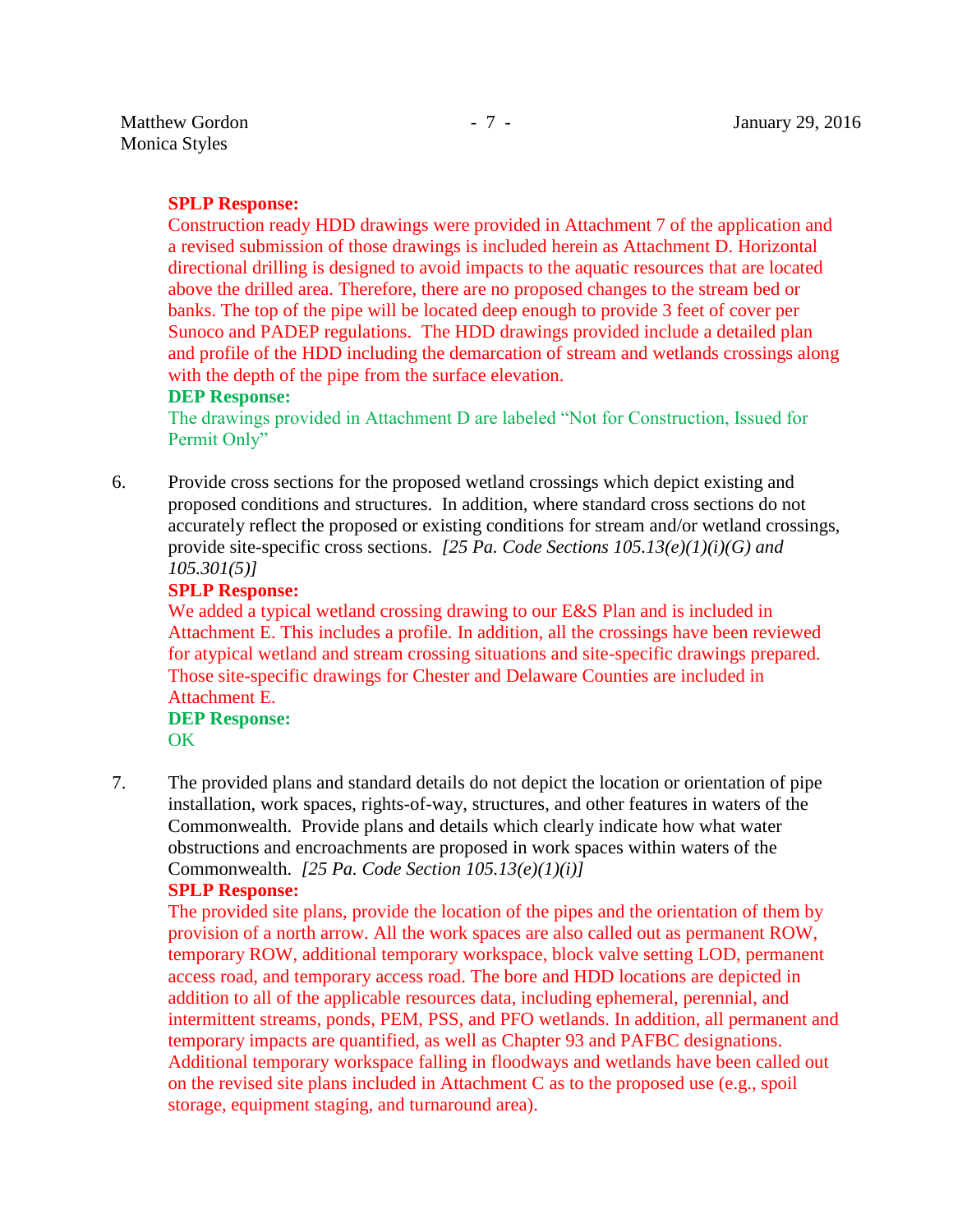## **DEP Response:**

We are looking for detail plans similar to S-B18-19-C-101 provided in the E&S plan set.

8. Provide an assessment of the functions and values of the wetlands which are proposed to be impacted. A methodology for this assessment which DEP generally finds acceptable is the U.S. Army Corps Highway Methodology found here: [http://www.nae.usace.army.mil/Portals/74/docs/regulatory/Forms/HighwaySupplement6](http://www.nae.usace.army.mil/Portals/74/docs/regulatory/Forms/HighwaySupplement6Apr2015.pdf) [Apr2015.pdf.](http://www.nae.usace.army.mil/Portals/74/docs/regulatory/Forms/HighwaySupplement6Apr2015.pdf) However, a more detailed assessment may be necessary on a case-by-case review from DEP. *[25 Pa. Code Section 105.13(e)(3)]* **SPLP Response:** SPLP has provided a functions and values assessment as provided in Attachment F. **DEP Response:**

OK

9. A watershed storm water management plan has been prepared or adopted under the Storm Water Management Act; therefore, provide a letter from the local municipality indicating consistency with their Storm Water Management Program. *[25 Pa. Code Section 105.13(d)(1)(v)]*

## **SPLP Response:**

A stormwater management analysis is provided for all non-temporary disturbances within the ESCGP-2 application and county approval is obtained through the Chapter 102 process. In addition, consistency request from Townships with adopted 167 plans have been requested and those requests are located in Attachment G.

## **DEP Response:**

Please provide the ESCGP-2 application numbers associated with the stormwater management plans that have been submitted to the Townships listed in Attachment G. Additionally, please provide all response correspondence from the Townships listed in Attachment G, related to stormwater consistency and floodplain consistency.

10. The proposed project is located within a floodway delineated on the municipal FEMA map; therefore, please provide a letter from the local municipality indicating consistency with their municipal Floodplain Management Program. *[25 Pa. Code Section 105.13(e)(1)(vi)]*

# **SPLP Response:**

A consistency request has been sent to those Townships where the proposed project is located within a FEMA designated floodway, and those requests are located in Attachment G. **DEP Response:**

**OK** 

11. Since the proposed water obstruction/encroachment poses a threat to human life or substantial potential risk to property, the plans, specifications, and reports accompanying such applications must be affixed with the seal of a registered professional engineer and a